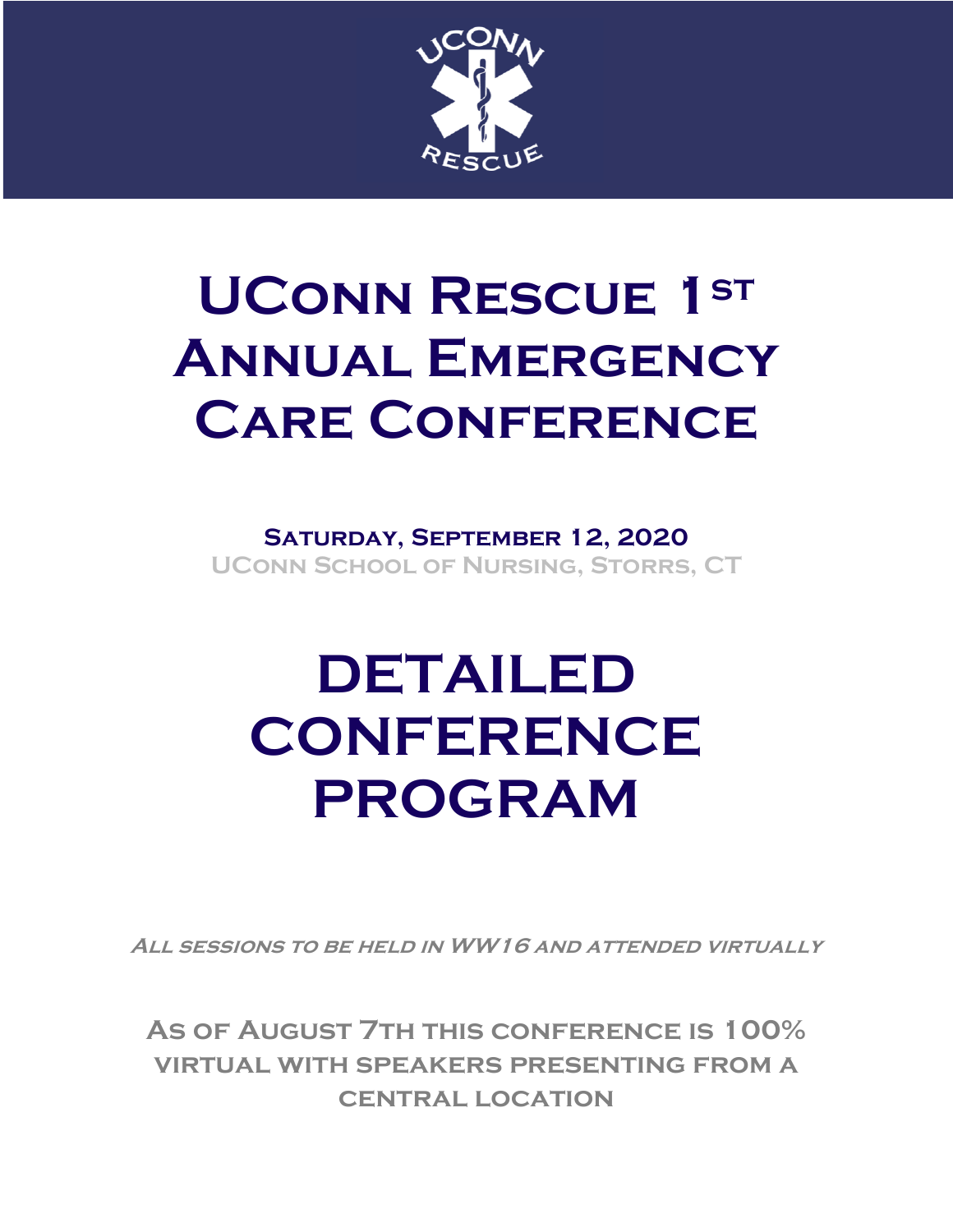

## **Morning program**

#### **8:00-8:10am: Opening Remarks from UConn Rescue**

#### **8:10-9:10am: ALTERNATIVE CAREER PATHS IN EMS WILLIAM PEREZ, EdD, NRP, EMS-I**

**Ct oems approved for 1-hour operations** 

This talk will focus on alternative career paths in the field of Emergency Medical Services (EMS). Areas of focus will be with Fire Departments, Hazardous Materials, and Tactical EMS.

#### **9:10-9:40am: CT DPH SWORD UPDATE**

**RAFFAELLA, "RALF", COLER, RN, MEd, PARAMEDIC Ct oems approved for 0.5-hour operations**

Director Coler will provide an update from the State of Connecticut Department of Public Health Office of EMS in regards to the state's work on the SWORD initiative.

#### **9:40-9:50am: Morning Break**

#### **9:50-11:50am: INTRODUCTION TO CHILD SEX TRAFFICKING FOR EMS PROVIDERS PART 1 & 2**

**INVESTIGATOR COURTNEY DESILET, EMS-I**

#### **Ct oems approved for 2-hour operations**

This curriculum is designed to enhance an Emergency Medical Service provider's understanding of Child Trafficking. The training assists participants in identifying victims of Domestic Minor Sex Trafficking (DMST) as well as receiving tips on how to best respond and support identified trafficking victims. Participants will learn definitions, federal and state legislation related to human trafficking, prevalence of DMST in CT, pathways to victimization, warning signs, impact to the victims, and who are the buyers and exploiters of this crime.



### **11:50-12:30pm: Lunch Break**

**During the lunch break the speakers will be available for Q&A and networking. UConn fire department apparatus will also be on display outside the school of nursing.** 

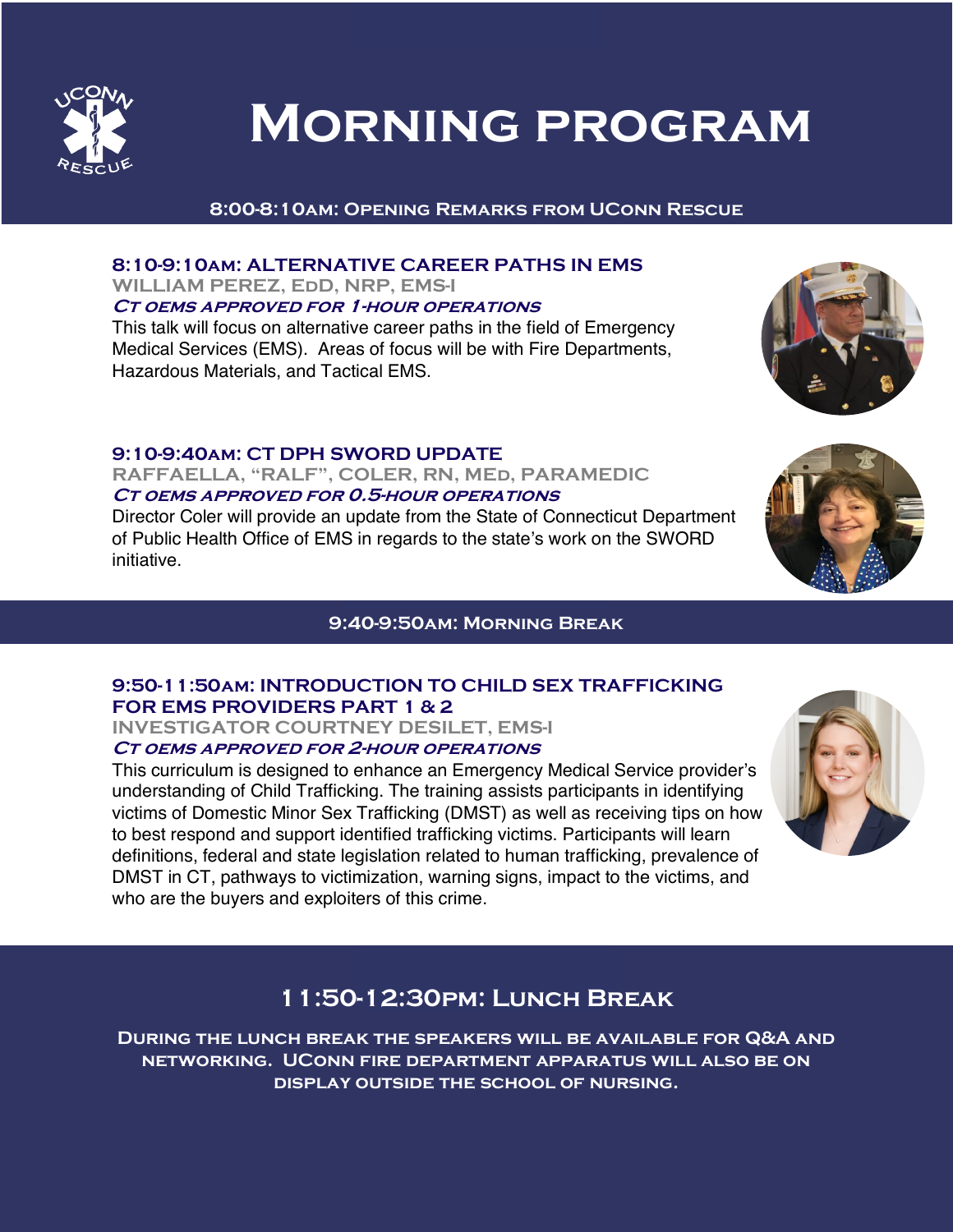

**afternoon program**

#### **12:30-2:30pm: OUCH! I JUST GOT BURNED – PRE-HOSPITAL BURN PHYSIOLOGY AND CARE PART 1 & 2**

**JASON BRESKY, RN, CCRN**

#### **Ct oems approved for 2-hour trauma**

This talk will cover an introduction burns and emergency burn care. We will discuss the demographics of who gets burned and mechanisms of how. A review of anatomy, physiology, psychology, and pathophysiology as it relates to burn injury, assessment, and care. Participants will learn tricks and tools for proper burn assessment. Explanation of The American Burn Associations transfer criteria will be taught. This program will provide didactic content as well as numerous photo scenario-based discussions and case study reviews.

#### **2:30-2:40pm: Afternoon Break**

#### **2:40-3:25pm: MIH IN CT: OPPORTUNITIES FOR EMS PROVIDERS AND OUR COMMUNITIES**

**JOSHUA BEAULIEU, MBA, LP, CEMSO**

#### **Ct oems approved for 0.75-hour operations**

Mobile Integrated Healthcare is a hot topic all over the country. Presentation attendees will learn what has been happening in Connecticut, including the latest on MIH program implementation and an overview of MIH opportunities for CT EMS agencies and health systems. We will look at existing gaps in healthcare delivery and potential MIH solutions to those gaps. Examples of MIH programs and their potential impact will be reviewed, as well as the process for establishing MIH delivery in our State.

#### **3:25-4:25pm: MANAGING CARDIAC ARREST – ELEMENTS OF A SUCCESSFUL RESUSCITATION**

**JOSHUA BEAULIEU, MBA, LP, CEMSO**

#### **Ct oems approved for 1-hour cardiovascular**

This presentation will look at how EMS responds to cardiac arrest in the field. Beginning with some statistics, we will consider how resource allocation and organization techniques can improve a systems overall response to cardiac arrest and increase survival to discharge likelihood by focusing on those interventions with the greatest impact on patient outcome.

#### **4:25-4:30pm: Closing Remarks from UConn Rescue**



Yale NewHaven **Health Bridgeport Hospital**